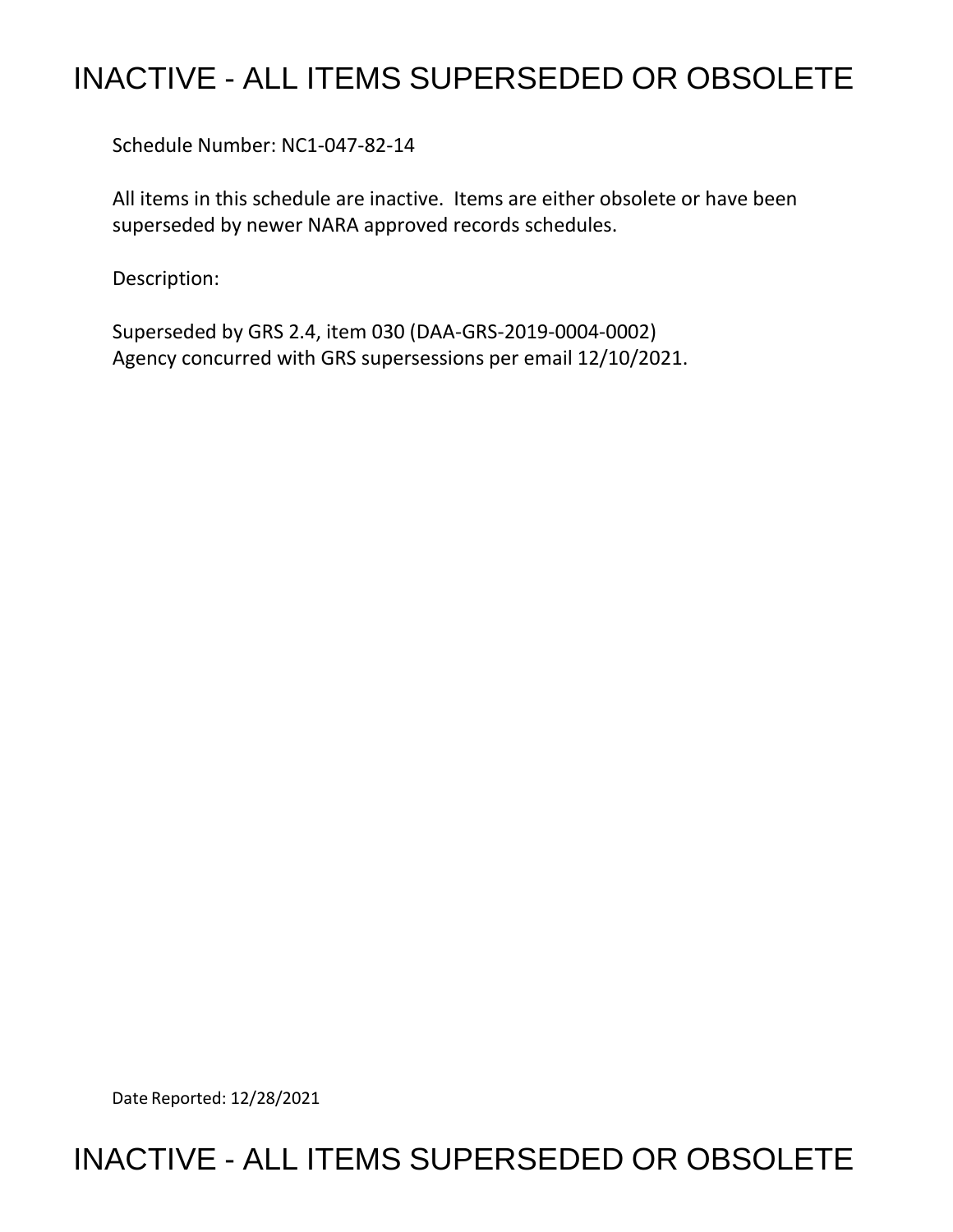|                                                                                                  | REQUEST FOR RECORDS DISPOSITION AUTHORITY<br>(See Instructions on reverse)                                                                                                                                                                                                                                                                                                                                            |                                | LEAVE BLANK                                                                                                                            |         |  |
|--------------------------------------------------------------------------------------------------|-----------------------------------------------------------------------------------------------------------------------------------------------------------------------------------------------------------------------------------------------------------------------------------------------------------------------------------------------------------------------------------------------------------------------|--------------------------------|----------------------------------------------------------------------------------------------------------------------------------------|---------|--|
|                                                                                                  |                                                                                                                                                                                                                                                                                                                                                                                                                       |                                | JOB NO                                                                                                                                 |         |  |
|                                                                                                  |                                                                                                                                                                                                                                                                                                                                                                                                                       |                                | $NC1 - 47 - 82 - 14$                                                                                                                   |         |  |
|                                                                                                  | TO: GENERAL SERVICES ADMINISTRATION,                                                                                                                                                                                                                                                                                                                                                                                  |                                |                                                                                                                                        |         |  |
| NATIONAL ARCHIVES AND RECORDS SERVICE, WASHINGTON, DC 20408<br>1. FROM (AGENCY OR ESTABLISHMENT) |                                                                                                                                                                                                                                                                                                                                                                                                                       | DATE RECEIVED<br>$9 - 21 - 82$ |                                                                                                                                        |         |  |
| Health and Human Services                                                                        |                                                                                                                                                                                                                                                                                                                                                                                                                       | NOTIFICATION TO AGENCY         |                                                                                                                                        |         |  |
| 2. MAJOR SUBDIVISION                                                                             |                                                                                                                                                                                                                                                                                                                                                                                                                       |                                | in an indance with the provisions of 44 U.S.C. 3303a the displisation                                                                  |         |  |
| Social Security Administration<br>3. MINOR SUBDIVISION                                           |                                                                                                                                                                                                                                                                                                                                                                                                                       |                                | cuest, including ameroments, is approved except for items that may<br>be stamped indisposal not approved" or "withdrawn" in column 10. |         |  |
|                                                                                                  | Office of Management, Budget, and Personnel                                                                                                                                                                                                                                                                                                                                                                           |                                |                                                                                                                                        |         |  |
|                                                                                                  | 4. NAME OF PERSON WITH WHOM TO CONFER                                                                                                                                                                                                                                                                                                                                                                                 | 5. TEL. EXT.                   |                                                                                                                                        |         |  |
|                                                                                                  | Ernest P. Lardieri                                                                                                                                                                                                                                                                                                                                                                                                    | FTS 934-5770                   |                                                                                                                                        |         |  |
|                                                                                                  | 6. CERTIFICATE OF AGENCY REPRESENTATIVE                                                                                                                                                                                                                                                                                                                                                                               |                                |                                                                                                                                        |         |  |
|                                                                                                  | A Request for immediate disposal.<br>$X^x$ <b>B</b> Request for disposal after a specified period of time or request for permanent<br>retention.                                                                                                                                                                                                                                                                      |                                |                                                                                                                                        |         |  |
| C. DATE                                                                                          | D. SIGNATIVE OF AGENCY REPRESENTATIVE                                                                                                                                                                                                                                                                                                                                                                                 | E. TITLE                       |                                                                                                                                        |         |  |
| 9/16/82                                                                                          |                                                                                                                                                                                                                                                                                                                                                                                                                       |                                | Department Records Management Officer                                                                                                  |         |  |
| 7.<br>ITEM NO.                                                                                   | Coorge s,<br>8. DESCRIPTION OF ITEM<br>(With Inclusive Dates or Retention Periods)                                                                                                                                                                                                                                                                                                                                    |                                | 9.<br>10.<br>SAMPLE OR<br><b>ACTION TAKEN</b><br>JOB NO.                                                                               |         |  |
|                                                                                                  |                                                                                                                                                                                                                                                                                                                                                                                                                       |                                |                                                                                                                                        | ombP-6- |  |
|                                                                                                  | Error Notice Form HHS-411A and Leave Error Notice Form                                                                                                                                                                                                                                                                                                                                                                |                                | $40 - 2$                                                                                                                               |         |  |
|                                                                                                  | HHS-411B and Equivalents                                                                                                                                                                                                                                                                                                                                                                                              |                                |                                                                                                                                        |         |  |
|                                                                                                  |                                                                                                                                                                                                                                                                                                                                                                                                                       |                                |                                                                                                                                        |         |  |
|                                                                                                  |                                                                                                                                                                                                                                                                                                                                                                                                                       |                                |                                                                                                                                        |         |  |
|                                                                                                  |                                                                                                                                                                                                                                                                                                                                                                                                                       |                                |                                                                                                                                        |         |  |
|                                                                                                  | These forms are completed by timekeepers and sent to the<br>Office of Human Resources (OHR) to record and correct,<br>errors in employee pay checks and leave records. Original<br>error notices are forwarded to the Department of Health<br>and Human Services. The HHS-411A is also used to<br>forward jury duty checks to the Office of Financial<br>Resources and as a record of employees serving jury<br>duty. |                                |                                                                                                                                        |         |  |
|                                                                                                  | Disposition                                                                                                                                                                                                                                                                                                                                                                                                           |                                |                                                                                                                                        |         |  |
|                                                                                                  | Forms Used to Correct Payroll or Leave Errors<br>ı.                                                                                                                                                                                                                                                                                                                                                                   |                                |                                                                                                                                        |         |  |
|                                                                                                  | Timekeeper's Copy<br>а.                                                                                                                                                                                                                                                                                                                                                                                               |                                |                                                                                                                                        |         |  |
|                                                                                                  | Destroy after error has been corrected.                                                                                                                                                                                                                                                                                                                                                                               |                                |                                                                                                                                        |         |  |
|                                                                                                  | b. Payroll Liaison Copy                                                                                                                                                                                                                                                                                                                                                                                               |                                |                                                                                                                                        |         |  |
|                                                                                                  | 115-107 16 19 1955 POTA CHANGE 5146ET NEEDED<br>124 Copy to agency, 2-7-83; Res.                                                                                                                                                                                                                                                                                                                                      |                                |                                                                                                                                        |         |  |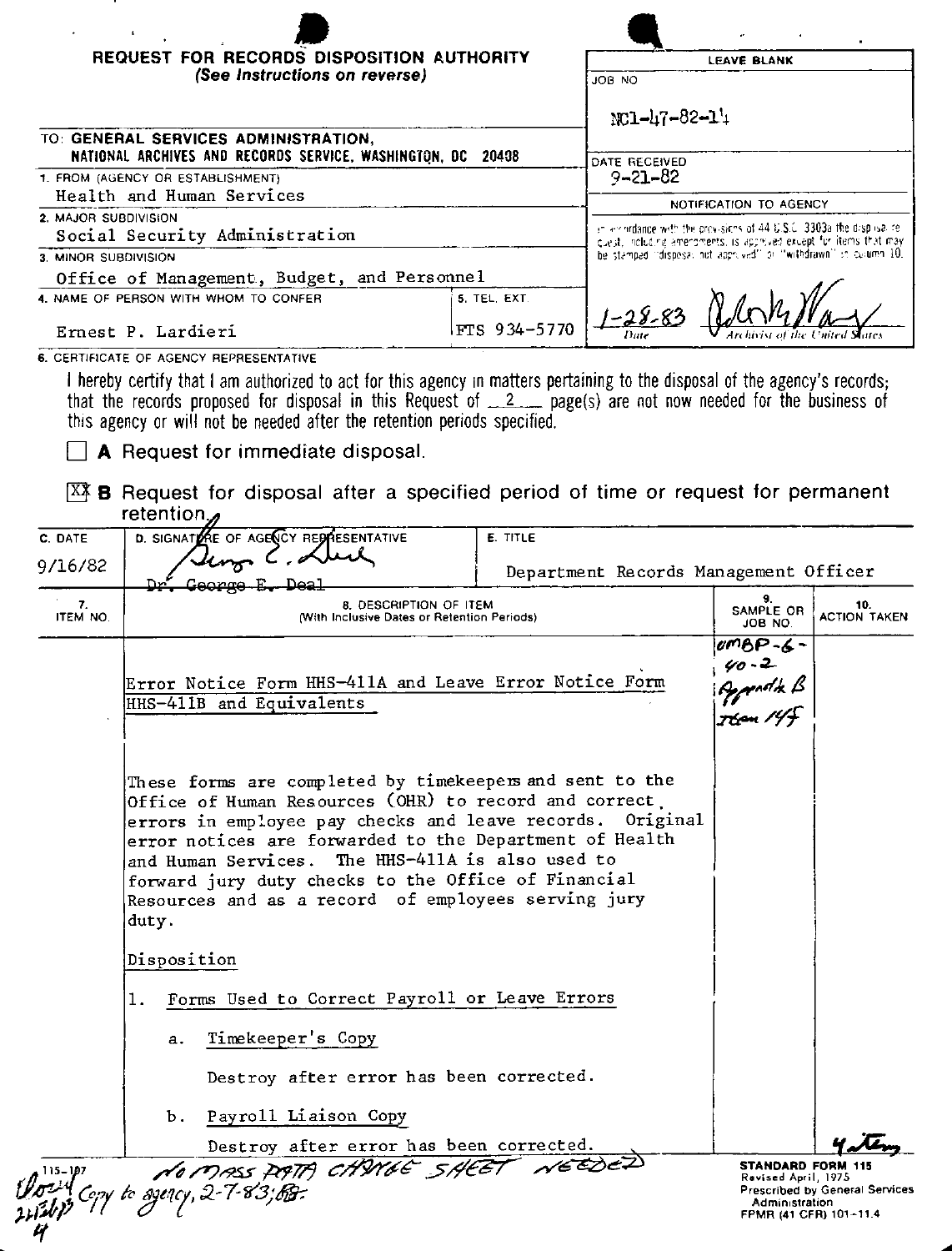

## **INSTRUCTIONS**

General Instructions:

Use Standard Form 115 (obtainable from supply depots of the Federal Supply Service, General Services Administration) and the continuation sheet Standard Form 115a (obtainable from the Records Disposition Division. Office of Federal Records Centers, National Archives and Records Service, Washington, D.C. 20408) to obtain authority to dispose of records on to request permanent retention of records. Detach the fifth copy from the set ind keep as your reference copy. Submit the first four conces of the set by the National Archives, and Rec. or Service. One copy will be returned to the agency as nontreation of the ns that are juthorized for disposal Rems, withdrawn or not approved for disposal will be so marked. Fight SE 15 requires Comparellor General concurrence must be, accompamed by a notification of approval tran C-AO.

Specific Instructions

Entries 1, 2, and 3 should show what a ency has custody of the remody that are identified on the form, and standard contain the temp of the department or independent wiency, is alts to gor and movie - adivisions

Entries 4 and 5 should help, dentify and locate the person to whom inquiries now reing the records should be directed

hairs. 6 should be signed and duted on the four copies by the sency representative. The number of ouges involved in the requirst should be laserted

Box A should be checked if the records may be disposed of immediately. Box B should be checked if continuing disposal authority is requested or if permanent retention is requested. Only one box may be checked. الجلواني والمراري  $\sim 10$ 

 $E$ ntry  $7$  should contain the numbers of the items of records iden tified on the form in sequence, i.e.,  $1, 2, 3, 4$ , etc.

Entry 8 should show what records are proposed for disposal

Center headings should indicate what office's records are involved if all records described on the form are not those of the same office or if they are records created by another effice or agency.

An identification should be provided of the types of records involved if they are other than textural records, for example, if they are photographic records, sound recordings, or cartographic records.

An itemiziation and accurate identification should be provided of the series of records that are proposed for disposal or retention. Each series should comprise the largest practical grouping of sen rately organized and 'ogically related materials that can be incuted as a single unit for purposes of disposal. Component perks of a series may be listed separately if numbered Collsecutively as (3) (b, etc., under the leneral series entry,

§ statement should be provided showing when disposel is to be made of the records, thus:

If immediate disposal is requested of past coumulations of records, the mc laive dates during which the records were produced should be stated.

If continuous disposed is requested for records that has essayimulated  $\beta \neq -\sqrt{m}$  and to accumulate. The retention period  $\beta \rightarrow \beta$  be eagnesies) a term of years, months, etc., or in terms of future actions in everys. A forure action or event that is to determine the retention between must be objective and definite. If dispassing f the reverds a contractor upon their being nucretifined, or etherwise reprediiced of recorded on muchine reall big media, the referition period should rend. Until ascertained that reproduced conles or recovdings have been made in accordance with GSA regulations and are adoquate substitutes for the paper records." Also, the provisions of FPMR 5101-11.5 should be observed.

Entry 9 should be checked if sumples are submitted for an item. However, samples of the records are not required unless they are requested by the NARS appraiser. If an item has been previously submitted, the relevant job and item number should be entered.

Entry 10 should be left blank.

**Records Offi** resentative Ĵ. l na Representative OHR **SALE** Standard Form 115 BACK (Rev. 4-75)